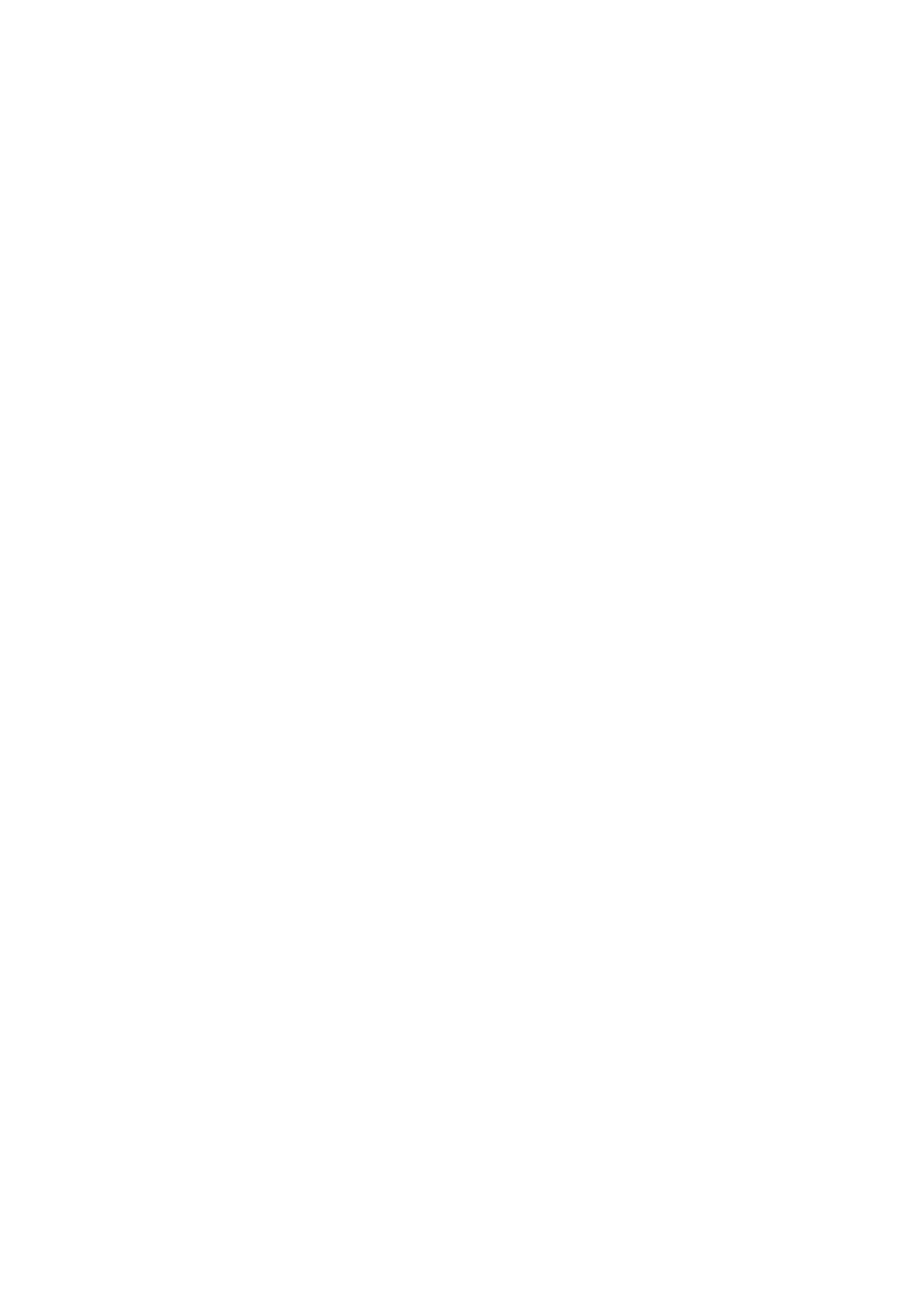## Description of the Source Johann Joseph Fux, "Plaudite, sonat tuba" (K 165)

The motet "Plaudite, sonat tuba" K 165 is transmitted in a single contemporary manuscript set of parts from the collection of the Vienna court chapel. In 1867 Ludwig Ritter von Köchel made a score from the parts that were bound as pp. 201–232 into his collection of Fux scores ("J. J. Fux | Litaneien. | Gradualien. Offertorien. Mottette"; A-Wgm XVII 55.740 I).<sup>1</sup>

#### **A-Wn Mus.Hs. 17380** (Copy from the Vienna court chapel), parts.

Inscription on the cover in brown ink: "Motetto. | De Resurrectione Dominj. | à | Tenore solo, con 1. Tromba | 2. Violini, e Viola. | Partes 14. | Del Sig:re Fux, Maestro di Capella di | S: C: e Real C: M:" The performance dates are notated upper left: " – 1. Aprile 1736. [brown ink] | 19. - - - [April]. 1740 [red crayon, different handwriting]". In the middle above the title in black ink: " $N^{\circ}$  1."

Below the title line "Motette" is a white sticker with shelfmark "17380"; the same is again noted in pencil lower left. Below middle in pencil: "10 P[arti]. C[avate]."

The lower part of the fold in the contemporary cover is damaged, and has been strengthened inside with a ribbon. Inside left and on the back is the round stamp of the Austrian National Library (ÖNB).

The whole convolute is in a cardboard cover with shelfmark 17830 on the front and kept in a brown-marbled slipcase (19th century) with shelfmark.

Ten of the original 14 parts are preserved: Violino Primo, Violino Secondo, Viola (1 folded leaf each, three pages notated), Tromba (1 folded leaf, three pages notated), Tenore Solo (2 folded leaves, all pages notated), Fagotto (1 half leaf, both pages notated), Violoncello, Violone, Organo, MdC (= Maestro di Cappella; 3 folded leaves each, 10 pages notated). In cases of more than one folded leaf, the sheets have a contemporary binding with thread. It is not clear which parts of this lightly scored work were discarded; doubles can be assumed for the violins and possibly for the viola. Another copy for the violoncello is also plausible.

At a later point in time, folio numbers were added to the lower outside corners in pencil, beginning with the Tenor ("1") and ending with "37" on the MdC, whereby empty pages were also foliated. There are no gaps, and so the numbers were added only after the doubles were discarded.

The paper cover was clearly made in connection with the inventory and re-ordering of the court chapel (ca. 1726), with only relatively late performance dates noted on it. Although these fall within Fux's lifetime, he was no longer active as a composer in the 1730s, in all likelihood due to his attacks of gout. The inscription is entirely in (dark) brown ink.

### **Paper format**: vertical, ca. 28.5 x 23.1 cm.

**Watermark**: three half moons of decreasing size.

The paper was lined in advance by hand in brown ink with 10 staves per page. Width of staves: 1.1 cm; lined area ca. 22.7–23.1 cm high; approximate distance between staves: 1.3 cm.

The handwriting of the copyist refers to the "main copyist" (copyist A) by Gleißner and Lederer,<sup>2</sup> who was working at the Vienna court approximately during the period 1698–1716. He is recognizable in our source especially through the treble clef, the number "3" (as in  $3/4$  time) and in the written text. Other copyists and possible additions cannot be identifed with certainty.

<sup>1</sup> See Martin Czernin, "Die Fux-Manuskripte des Ludwig Ritter von Köchel im Bestand der Gesellschaft der Musikfreunde in Wien", in *Studien zur Musikwissenschaft* 47 (1999), pp. 53–94, here pp. 54, 59 and 79.

<sup>2</sup> Walter Gleißner, *Die Vespern von Johann Joseph Fux. Ein Beitrag zur Geschichte der Vespervertonung*, PhD thesis Mainz 1981. Josef-Horst Lederer, "Zur Datierung der Triosonaten und anderer Werke von Fux", in *Johann Joseph Fux and the music of the Austro-Italian Baroque*, ed. Harry White, Cambridge: Scolar Press, 1992, pp. 109–137.